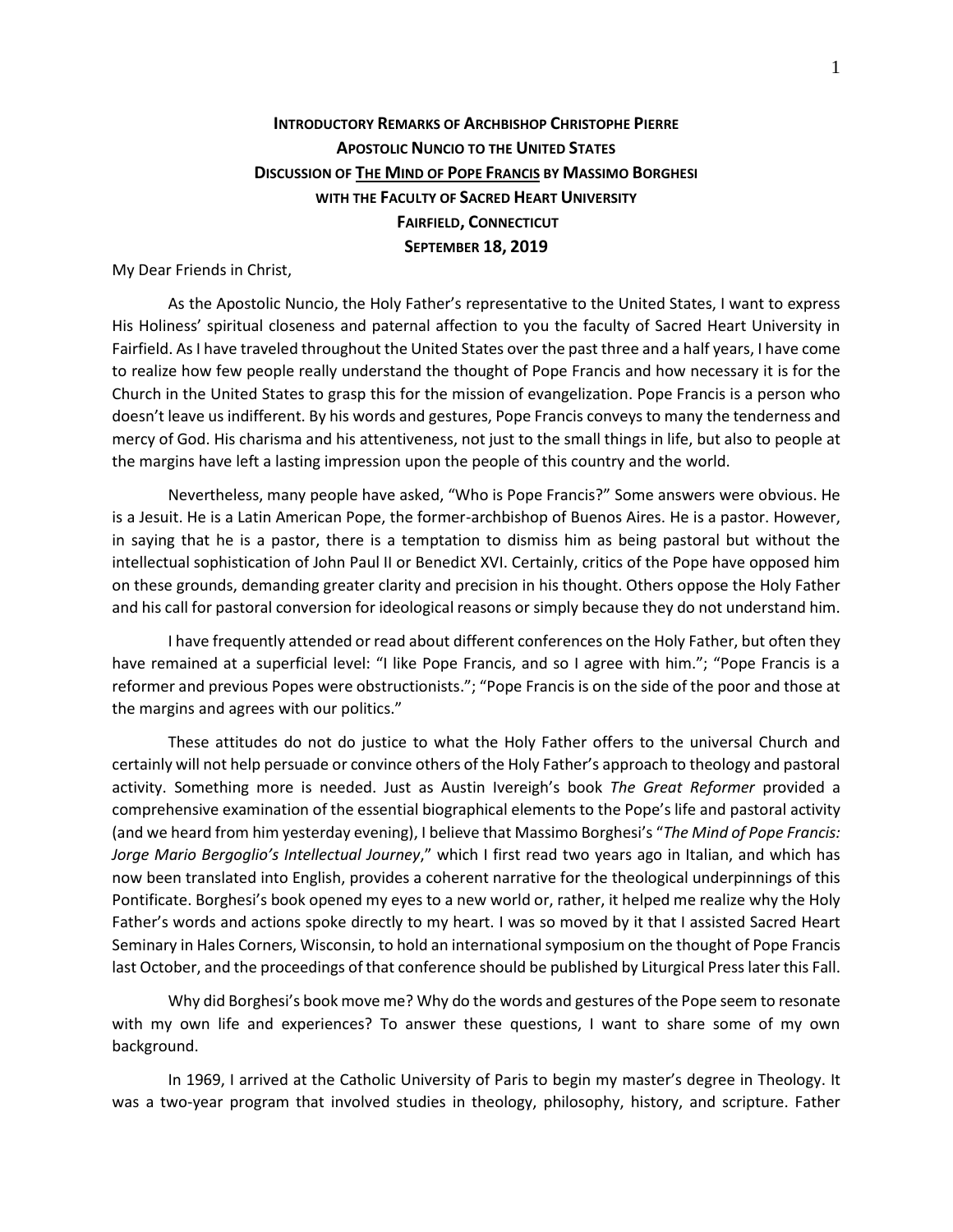Kowalski, my advisor, suggested to me that in theology I should study Hans Urs von Balthasar. At that time, only the first volume of the *Herrlichkeit* had been translated into French. More than forty years later, I am still reading Balthasar; he has helped me throughout my priesthood – both theologically and spiritually.

My philosophy advisor, Claude Bruaire, thought that I should take up the philosophy of Gaston Fessard, who was still alive. I began reading works like *La Mystère de la Societe* and *La dialectique des exercises spirituels de saint Ignace de Loyola*, exploring the philosophy of Fessard but also of Hegel. In the field of history, I was directed toward Maurice Blondel, Paul Ricoeur and Henri de Lubac. At the time, I did not understand why they were directing me to these authors, but they were obviously preparing me for the future – for life in the Church and in the world, a rapidly changing Church and world. Later, during my diplomatic missions, I also encountered the movement Communion and Liberation and the thought of Luigi Giussani. These authors have been a part of my intellectual formation and have shaped and formed my pastoral activity in my service to the Holy See.

When I arrived in Mexico in 2007 to begin my diplomatic mission, it was the time of Aparecida, when the Latin American bishops had to confront epochal change and the challenges it was posing to the transmission of the faith and evangelization. The approach to evangelization, articulated by the Aparecida document, whose ghostwriter was Cardinal Bergoglio, immediately resonated with me, but I never understood exactly why until I read the work of Massimo Borghesi.

His work explores how the Holy Father's pastoral activity, his words, and gestures have been influenced by the theologians and philosophers whom he has studied and appropriated over the years, including Fessard, Guardini, Balthasar, De Lubac, and Giussani – the same authors whom I had studied! The Pope's ability to synthesize many great thinkers allows him not only to touch the reality of people's concrete situations and circumstances but also provides him with an instrument for dialogue with today's culture.

The Holy Father's Latin American background, which helped him play a decisive role at Aparecida, is helping the Church today in her mission of evangelization, encouraging others to not only form missionary disciples but also to be missionary disciples: disciples first, then missionaries. This approach and awareness of this background is particularly useful when evangelizing in the Church in the United States, which is receiving so many of its new members from Central and South America. To understand the Holy Father in the Latin American context at the time of Aparecida helps us better understand him now in the post-Aparecida context.

Borghesi's book introduces English speakers to the thinking of men and women like Alberto Methol Ferré and Amelia Podetti, philosophers from Latin America, who deeply influenced Pope Francis and his ideas about the holy, faithful, People of God and about listening to those at the peripheries. When Pope Francis is accused of not being a Thomist, one will be able to point to the existential Thomism of Methol Ferré and to see how the Holy Father has appropriated it. When critics unfairly call the Holy Father a Marxist or a Marxist-liberation theologian with the help of Borghesi's book, one can distinguish the elements of liberation theology from the Holy Father's 'Theology of the People.'

In addition to understanding the Holy Father's Latin American background, the book highlights the fact that Pope Francis was formed thoroughly in the spiritual tradition of the Jesuits, with its emphasis on discernment and engagement with reality. The vision of Pope Francis goes beyond abstract ideas to